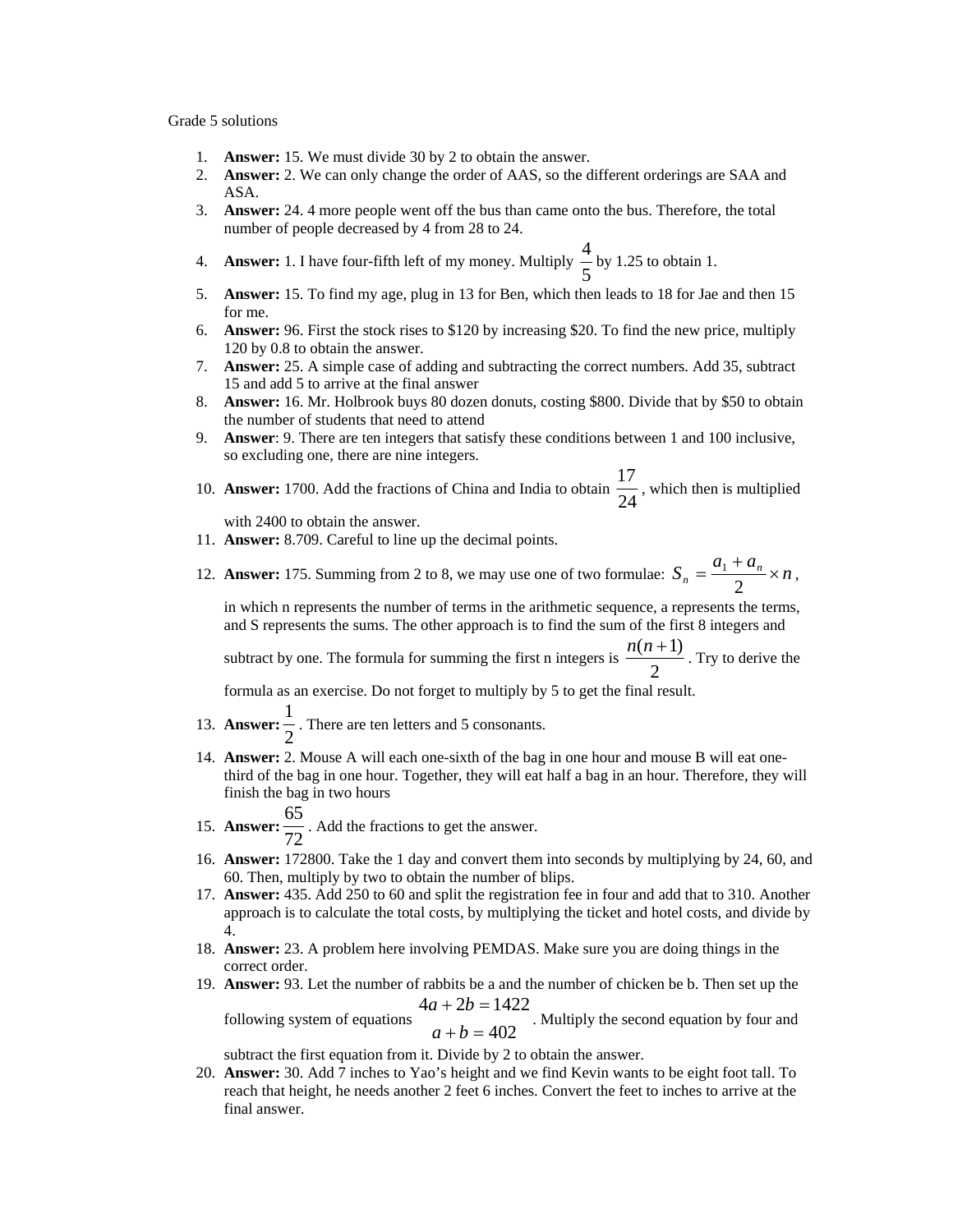- 21. **Answer:** 40. Let t be the time that has passed. The temperature of the room is 50+0.5t while the pie is 300-4t. Set two times the room temperature equal to the pie temperature, and solve for t.
- 22. **Answer:** 49. Substitute 7 Fan for Tom in the equation "14 Tom is equal to 1 Husk." Then, substitute the 2 Harry for 1 Husk in the same equation. Therefore, 98 Fan equal 2 Harry, and 49 Fan is equal to one Harry.
- 23. **Answer:** 21. The number of questions in the database is 7 times 24. Now Dick has decided to do 2 questions, the group uses up 8 questions per day. Dividing 168 by 8, we obtain the answer.
- 24. **Answer:** 7 11 . Adding the total bases in the game with the 10 bases before, Jon Chu has 22

total bases in 14 at-bats. Divide through to find the answer.

- 25. **Answer:** 25. Solver beware. It may seem that Gary goes 2 centimeters everyday, and that he reaches 52 centimeters after 26 days. However, Gary only slips at night if he is still in the hole. During the  $25<sup>th</sup>$  day, Gary reaches 51 centimeters from the 48 centimeter height he began the day on.
- 26. **Answer:** 50. A simple case of Principle of Inclusion-Exclusion. We need to find how many we over-counted. We know that a total of 550 people attended the two events, but only 500 people attended at least one event. That means that 550-500=50 people were counted twice, because they went on both trips.
- 27. **Answer:** 79. Arrange the given conditions into three equations and add them. This will result in two bags of each costing 158 cents. Divide by two to find the answer.
- 28. **Answer:** 156. Square 1.6 and multiply the answer by 100 and then subtract 100 to obtain the answer
- 29. **Answer:**  $16 \pi$ .  $24 = 6s^2$ . So, s=2.
- 30. **Answer:** 3. Since a b is not equal to 0, we multiply both sides by a b. Then we distribute and collect like terms, with a's on one side and b's on the other. Then divide both sides by b

(b is clearly not 0 from the original equation) to obtain a value for  $\frac{b}{b}$ *a*

31. **Answer:** 6  $\frac{1}{x}$ . Without loss of generality, let Tom line up his horses in a line in the order A, C,

and E. Chris then must randomly pick an order for his horses, which totals 6 possibilities. Chris only wins in one of these cases, when F faces A, B faces C, and D faces E. This problem was inspired by an old Chinese story, where a person with weaker horses still managed to win two out of three races.

- 32. **Answer:** 12.  $72 = 2^3 \times 3^2$ . Adding one to every exponent and multiplying them yields the correct answer. To derive the formula, write out the powers of 2 up to the power in the expression in one set and the powers of 3 in another (include 1 for both sets). Draw lines from every power of 2 to every power of three. Multiply the numbers connected by each line, and they should represent all the positive factors of 72. Notice that nothing repeats.
- 33. **Answer:** 7. Let's look at the possible number of packs of five we can have. We can have 12 packs with no packs of two, 10 packs with 5 packs of two and so on until we have 0 packs of five with 30 packs of two. We cannot have an odd number of packs of five, because we can no longer reach exactly sixty. Therefore, there are 7 possibilities.
- 34. **Answer:** 210. The smallest three funny numbers are made up of the primes 2, 3, 5, 7. The product of the four numbers is 210.
- 35. **Answer:**  $\frac{3}{8} \cdot \frac{\sqrt[4]{3}}{\sqrt[8]{3}} = \frac{3}{4}$ 3 3 3  $\frac{3}{5} = \frac{3^y}{\sqrt{2}}$ . Dividing powers with the same base, we must subtract the

exponents. We now set  $\frac{1}{4}$  $\frac{1}{1}$ 8 1  $=y-\frac{1}{4}$  $\frac{1}{x}$  and solve for y.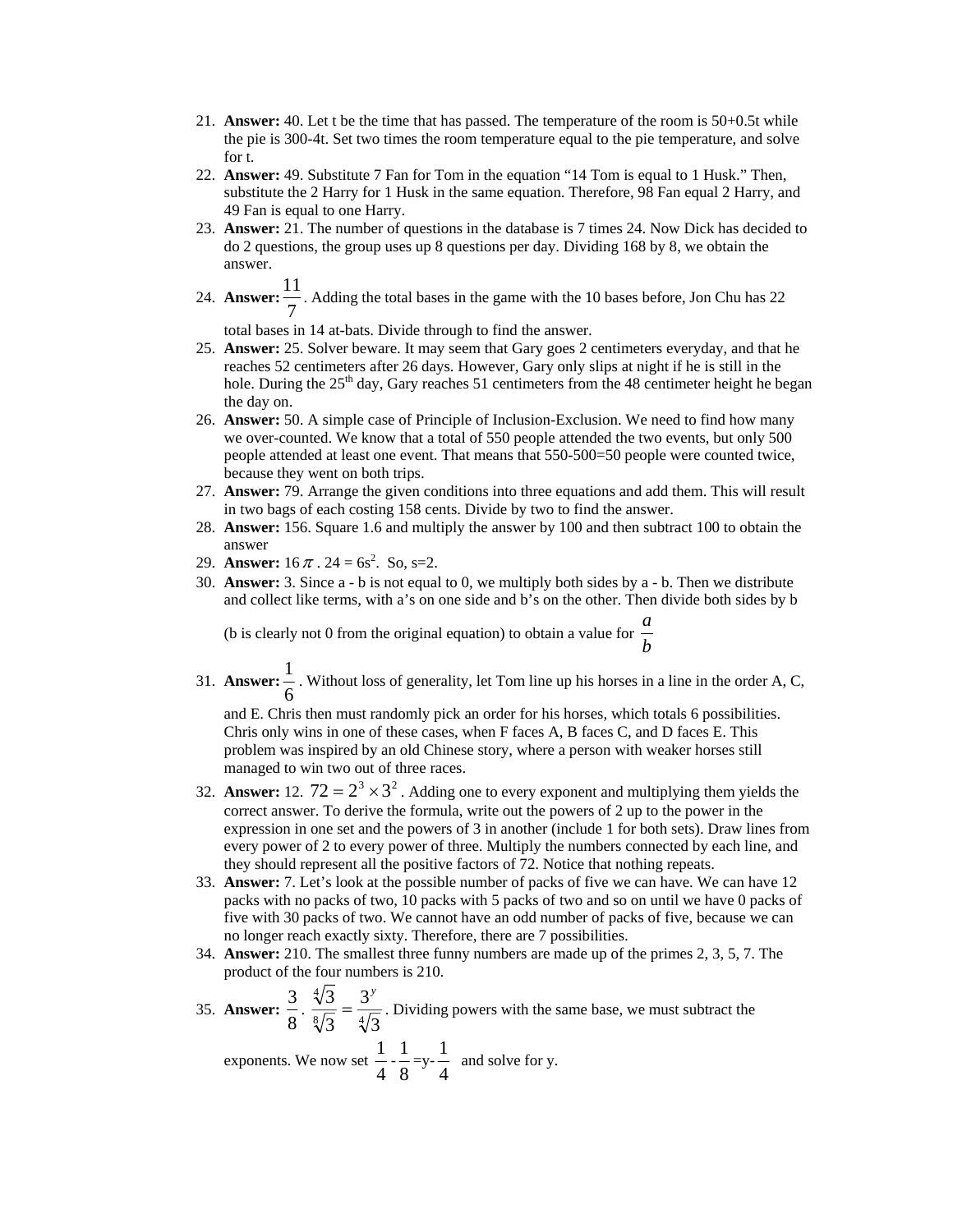- 36. **Answer:** 14. First find the total distance of the round trip and the total time of the trip. Then just divide the distance by the time. Note that you cannot average the speeds of the two parts. The answer to this question is a *weighted* average of these two speeds.
- 37. **Answer:** 3 2 . A hidden geometric series problem. The duel has  $(1-\frac{1}{3})$ 1  $)(1-\frac{1}{4})$ 1  $) = \frac{1}{2}$  $\frac{1}{1}$  chance of

going to an extra round. Burr has a  $\frac{2}{3}$ 1 chance of winning the duel on his first shot. If both men

miss, he now has a  $\frac{1}{2} \times \frac{1}{3}$ 1 2  $\frac{1}{2} \times \frac{1}{3}$  chance of winning. If both miss again, Burr now has  $\frac{1}{2} \times \frac{1}{2} \times \frac{1}{3}$ 2 1 2  $\frac{1}{2} \times \frac{1}{2} \times \frac{1}{2}$  of

winning, and so on and so forth. The geometric series  $1 + \frac{1}{2} + \frac{1}{4} + \dots$ 2  $1 + \frac{1}{1} + \frac{1}{1} + \dots$  equals 2. Multiplying

by  $\frac{1}{3}$  $\frac{1}{2}$ , we obtain that Burr has a two-thirds chance of winning the duel.

- 38. **Answer:** 10. Add 1 to both sides and factor the left side into  $(x+1)(y+1)=35$ . The only values of x and y that work are 4 and 6.
- 39. **Answer:** 19/12. For the angle CAB to be the largest angle, side BC, (x+7), must be the longest side. However, for the triangle to be non-degenerate, side BC cannot be longer than the sum of the other two sides. So the two inequalities that must be satisfied are

 $4x + x + 4 > x + 7$  $7 > 4$  $+ x + 4 > x +$  $+ 7 >$  $x + x + 4 > x$  $x + 7 > 4x$ (note that  $x+7$  is always greater than  $x+4$ ). Therefore the two bounds are  $\frac{7}{2}$  and  $\frac{3}{2}$ .

$$
\frac{\text{are}}{3} = \frac{1}{4}
$$

- 40. **Answer:** 99. We want to find all 2 and 3-digit palindromes. 2-digit palindromes are determined by their first digit, and 3-digit palindromes are determined by their first 2 digits. However, note the fact that zero cannot be the lead digit in either case. Therefore, we can have  $9 + 9 \times 10 = 99$  palindromes.
- 41. **Answer:** 31. The least common multiple of 60 and 62 is 1860 seconds. Dividing by 60, we obtain the answer.
- 42. **Answer:** 2005. In every game, exactly one participant is eliminated. Therefore, we need 2005 games to eliminate all but the champion.
- 43. **Answer:** 34. The amount of incorrectly graded questions, on average, is  $40 \times \frac{1}{20} \times \frac{1}{2} = 1$ 2 1 20  $40 \times \frac{1}{10} \times \frac{1}{10} = 1$ .

Therefore they expect to grade 39 questions correctly and 1 incorrectly.

44. **Answer:** 3  $\frac{2}{x}$ . The height of the container is 6r and the radius is r. The ratio we are looking for

$$
3 \times \frac{4}{3} \pi r^{3}
$$
  
is  $\frac{3}{\pi r^{2} \times 6r}$  which cancels out to the final answer.

45. **Answer:** 16. Let v be the velocity of Josh walking. From the given information, the total  $2v = \frac{80}{3}$ 20  $\frac{40}{2} \times v + \frac{20}{2} \times 2v = \frac{80}{2}v$ . Let t be the time Josh takes to reach school on the

distance is  $\frac{40}{2} \times v + \frac{20}{2} \times 2v = \frac{80}{2}v$ 3 3 3 *t* 80 2

second day. 
$$
\frac{2}{3} \times 2v \times t + v \times \frac{1}{3} = \frac{60}{3}v
$$
. Solve for t to obtain the answer.

46. **Answer:** 2. Draw a line parallel to AC through K. Let the new point be D. Triangles KBD and ABC are similar, so KB=KD. LC is the midline of triangle KMD. Therefore LC is one half of both KB and KD.